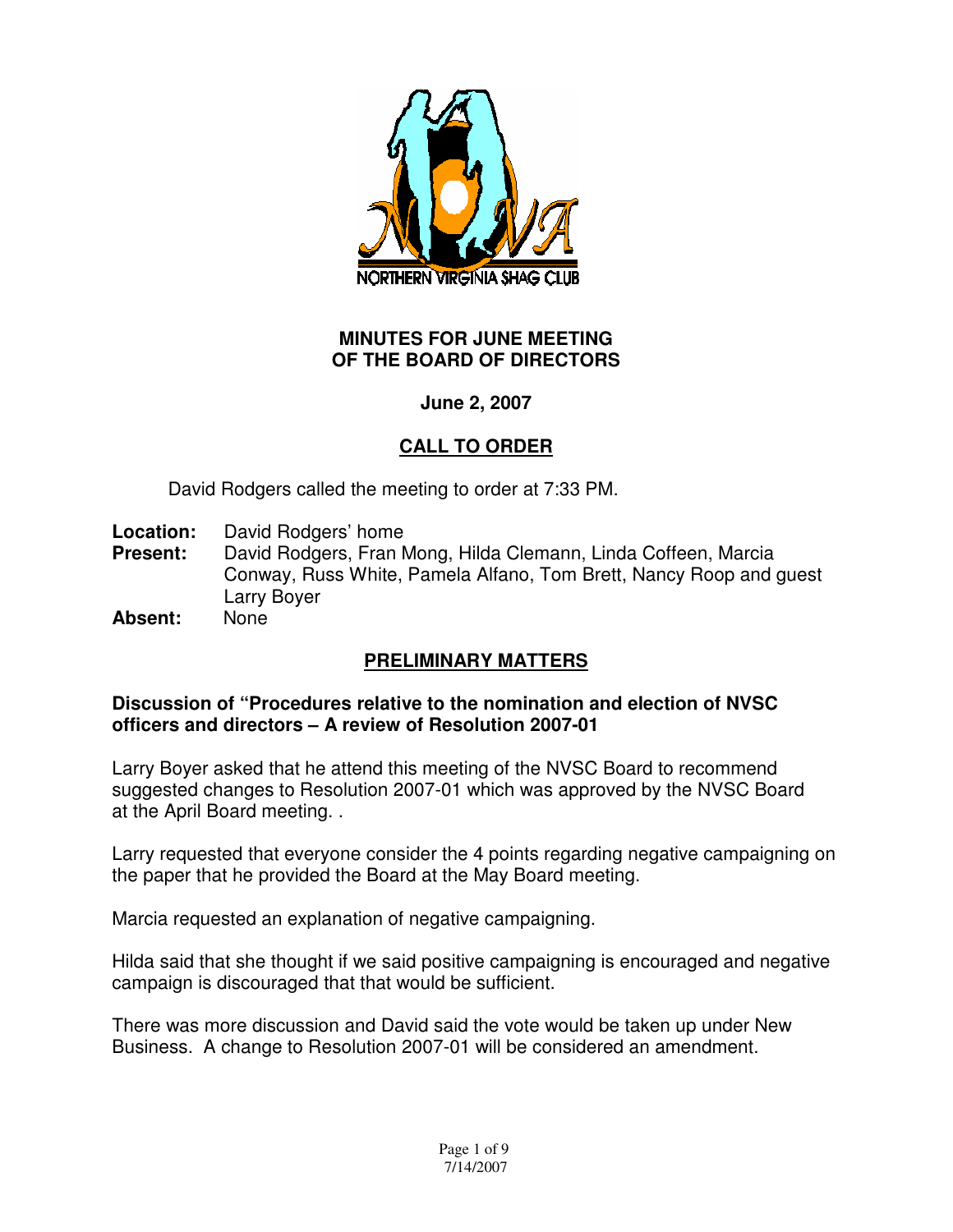# **Capital Shag Classic Committee Report**

The following information was submitted by email from the Capital Shag Classic Co-Chairs:

**Decorating**: Volunteers are in place and all decorations have been purchased.

**Food:** Fran Mong and Linda have been going over the details. Food and alcohol still need to be purchased. Fran and her volunteers will set up the food on Friday afternoon and the snacks for the Saturday free pour.

**Entertainment:** Janis Grimes - major entertainment has been booked since January. Sam West will teach 45 minute private lessons which must be coordinated with Janis.

**Registration:** Hilda Clemann – volunteers are being signed up.

**Vendors**: At this time we have six vendors. Linda had a couple of surprise calls from vendors wanting to participate. There are now 7 vendors and Linda is turning vendors away.

**50/50 and club logos:** Marcia Conway - needs to purchase shirts, hats, and this would be a great opportunity to sell the **"Shagging In The Carolinas",** if we have some on hand.

**Silent Auctions:** Ruth Rapson and Robbi Mann are in charge.

**Raffle Tickets for a free Classic ticket and hotel room:** Charlotte and Linda are selling tickets now at Rene's on Wednesday nights.

**Photographer:** Tom Brett and club members.

**Pool Party:** Pamela Alfano – needs to turn in a list of volunteers and the alcohol list.

**Alcohol:** Tom Brett - alcohol lists should be given to Linda Coffeen or Charlotte Ashby no later than June thirteenth.

#### **Discussion by the Board:**

The Holiday Inn in Alexandria, where the club dance floor is stored has changed management and there is concern that they may do something with the dance floor and logo boards that are stored there. Larry is going to check on that for the club since he lives close by.

Larry handed out two charts displaying a comparison of the 2006 and 2007 expenses for the Classic. There was considerable discussion about the information that was displayed on the charts.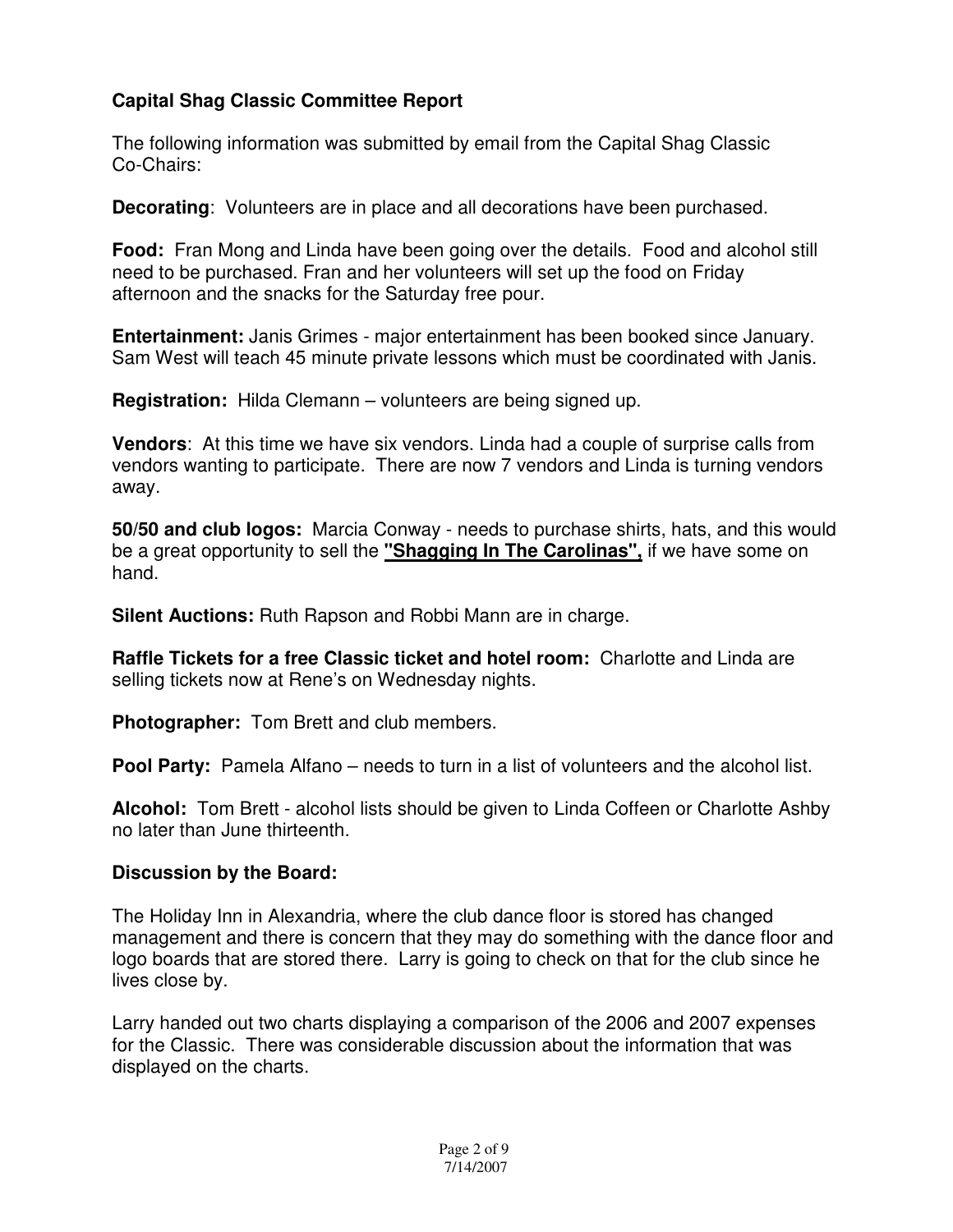Larry stated that it is too expensive to have 2 bars and there should only be 1 bar. He reported that there are 46 tickets sold at this time and that is more than were sold at this time last year.

David stated that the Board needs to know what the contract commitment for the Club is with the hotel. Also, the Board needs to approve the proposed budget for the Classic. Larry replied that the only thing would be the food guarantee. We have about \$2000 from ticket sales now. The guarantee required is \$4000.

Larry said that there is no charge for the hospitality room which has a hardwood floor and the ballroom only costs \$150 per night. David asked if we need an extra room for Sam to teach private lessons. Larry said we can do private lessons in the hospitality room when the free pour is not going on.

Larry said that since there are already 46 rooms reserved that he bumped the rooms to be held for the Club up to 70.

Linda said that the registration table must be manned until at least 10 PM and the people on duty must be watchful to keep people from slipping in without paying.

David asked if there anything else we need to know about and said that everything is looking very good.

#### **Minutes of the May, 2007 Board Meeting:**

The Minutes of the May, 2007 Board meeting were reviewed, changed and approved.

| <b>Motion to accept:</b> | Marcia    |
|--------------------------|-----------|
| Seconded:                | Pamela    |
| In favor:                | Unanimous |

# **TREASURER'S REPORT**

|                        | Month: May (thru $23^{rd}$ ) | <b>Month:</b> |
|------------------------|------------------------------|---------------|
| <b>Regular Account</b> | \$6290.37                    |               |
| Junior Account         | 164.57                       |               |
| <b>Special Events</b>  | 1990.27                      |               |
| <b>Charity Account</b> | 187.24                       |               |
| <b>Total</b>           | \$8632.45                    |               |

**Motion to accept:** Fran **Seconded:** Linda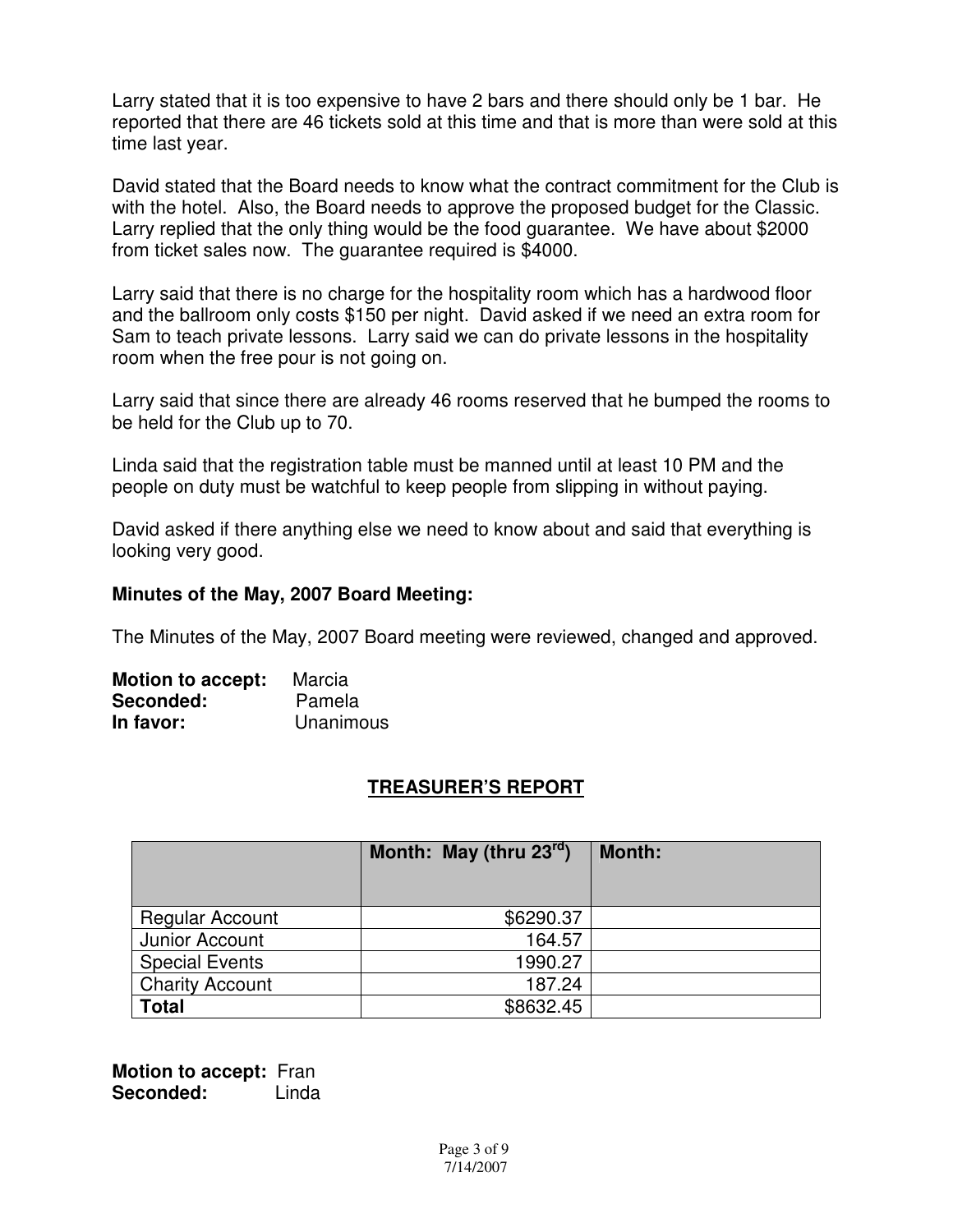**In favor:** Unanimous

# **COMMITTEE REPORTS**

# **Dance Committee:** Cathy Metcalf, Chair; David Rodgers, Liaison

The following information was submitted to David by email from Cathy Metcalf:

Dance instructors are doing a great job of keeping 3 classes (6 instructors) going every week with the exception of SOS week. The Dance Committee's instructional video continues to sell.

The noise level at Rene's during the classes often makes it very difficult for the instructors to teach and difficult for the students to hear. We would like to ask that the Board assist in keeping it quieter at least on the level where the classes are taking place. Perhaps with the Board members and Dance instructors assisting in directing the socializers to the upper levels, it won't get so loud near the classes. Also, the Dance Committee would like to ask the DJ to remind those not taking the classes each week to try to keep their social time on the upper levels. We don't want to interfere with anyone having fun but we feel that both quieter classes and a great social hour can occur simultaneously. Cathy would also like to submit an article to the Shag Rag to serve as a reminder to the membership regarding the noise level during classes. The article would be as soft and friendly as possible, keeping in mind that this is a social club and we are all out to just have a good time whether taking classes or just visiting with old and new friends. This is an ongoing problem but hopefully a few reminders will help to make more of us cognizant of the problem.

#### **Discussion:**

There was much discussion regarding how to best handle the noise during the lessons.

The concern is that people will have their feelings hurt if the situation is not handled with sensitivity. It was suggested that the Board members set the example and hopefully others will follow it. The last thing the Club should do is create an environment that would discourage old and new members from having fun.

## **Social Committee:** Fran Mong, Chair

Fran has requested that Valerie advertise in Hello Shaggers that people can buy tickets at the Back to the Future party and that will also be discussed at the General Membership meeting on Wednesday night at Rene's.

David stated that at the Back to the Future party on Saturday it would be beneficial to have a location set up at the back of the room to sell the tickets that night so people will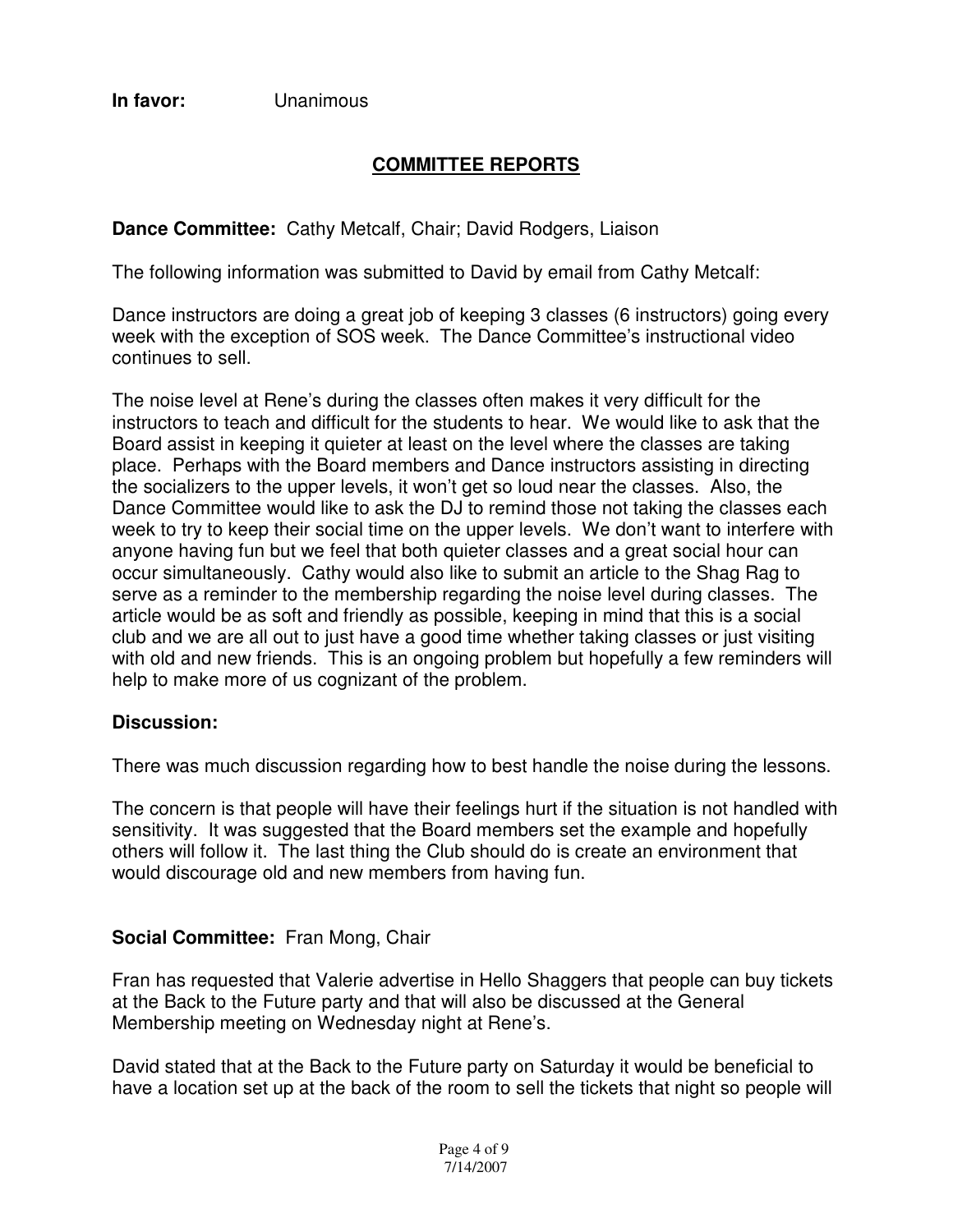have a specific destination and that would make it easier for them and the club members who will sell tickets that night.

Tom suggested that the microphone be moved during the General Membership meeting as close as possible to the center of the floor in order to get the attention of the people on the upper level. Perhaps the Club should purchase a cord for the microphone. Pamela is going to check with the DJs to see what can be done to get either a longer cord or a cordless mike.

David will ask Larry to make a call to the membership on Thursday or Friday as a reminder about the Back to the Future party and to tell them that they will be able to buy tickets at the door.

Pamela found out that we can have our fall SOS NVSC party at the OD Resort hotel. If we have it upstairs then we need to find out who is responsible for the DJ. As far as munchies and food Pamela will look into the cost; she is waiting to receive a copy of the menu. The person who takes the reservations for use of the ballroom is going to call Pamela about scheduling the room. Russ said that the drinks came out to \$4.00 each at the NVSC Spring SOS party at Fat Harold's.

#### **Charity Fundraising:** Marcia Conway, Chair

50/50 raffles brought in \$202 during May and Logo sales totaled \$40.

Before she ordered items to be sold at the Capital Shag Classic, Marcia passed around pictures of blinky glasses and showed samples of shirts for the club members to approve.

There was a donation to Capital Hospice of \$670 from John Olaya's birthday party. NVSC has now raised over \$20,000 for Capital Hospice for 2007.

At the Back to the Future Party, Kit and Sandy Farwell will sell 50/50 raffle tickets the first half of the evening and Nancy Roop is going to sell for the rest of the evening.

#### **Contributions to the Junior Fund:**

Linda stated that the Board needs to give money to the Juniors. Maybe have them write an essay so we can award them some money. Or maybe pay for things like dance shoes or travel costs to participate in competitions.

Marcia said that if the Board wants to give the Junior fund money the Board can consider transferring money from the Regular Account.

**Motion :** Fran made a motion that the proceeds of the 50/50 raffle ticket sales from the Back to the Future party be deposited into the Junior account. **Second:** Hilda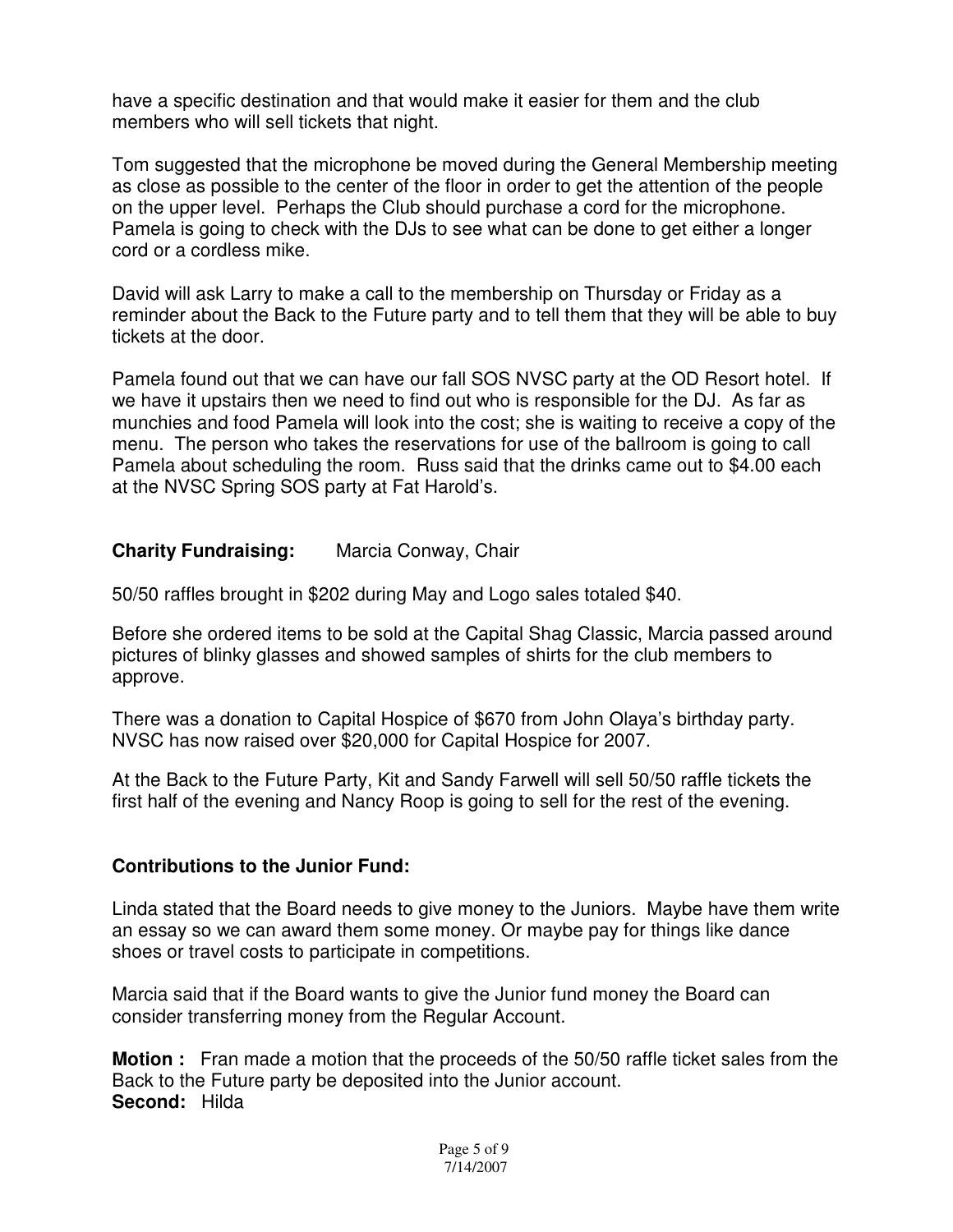#### **In Favor:** Unanimous

#### **Newsletter:** Valerie Swiger, Chair; Nancy Roop back-up

From Valerie by e-mail:

As of May 31 we have sold 25 tickets for the Capital Shag Classic**.** We have had a call from Mary Weldon in Philadelphia indicating that she expects their group will need 3 tables.

Raffle tickets have been prepared for the FREE Classic Ticket and room; these tickets were given to Charlotte last night.

July Shag Rag – the deadline for input for the July Shag Rag will be June 23 $^{\text{rd}}$ .

On a positive note our mail rate has gone DOWN. New rates went into effect May 1<sup>st</sup>. The June issue was the cheapest to mail during 2007, because we only had 6 pages front and back and the cost of mailing went down**.**

**Membership:** Hilda Clemann, Chair

There are 323 members currently.

Hilda stated that the Club had been issuing membership cards and since they are not being used, it is a waste of money to continue to issue them. The consensus of the Board was to discontinue issuing the cards.

#### **Music:** Pamela Alfano, chair

The room for the DJ for the Back to the Future party has been booked at the Comfort Inn in Manassas.

## **OLD BUSINESS**

#### **Discussion of "Procedures relative to the nomination and election of NVSC officers and directors – A review of Resolution 2007-01"**

**Motion:** Linda made a motion to incorporate change number 4 and insert it in paragraph A of Section II. **Second:** Tom **In favor:** Linda and Tom **Opposed:** Fran, Marcia, Hilda, Nancy and Pamela **Abstained:** Russ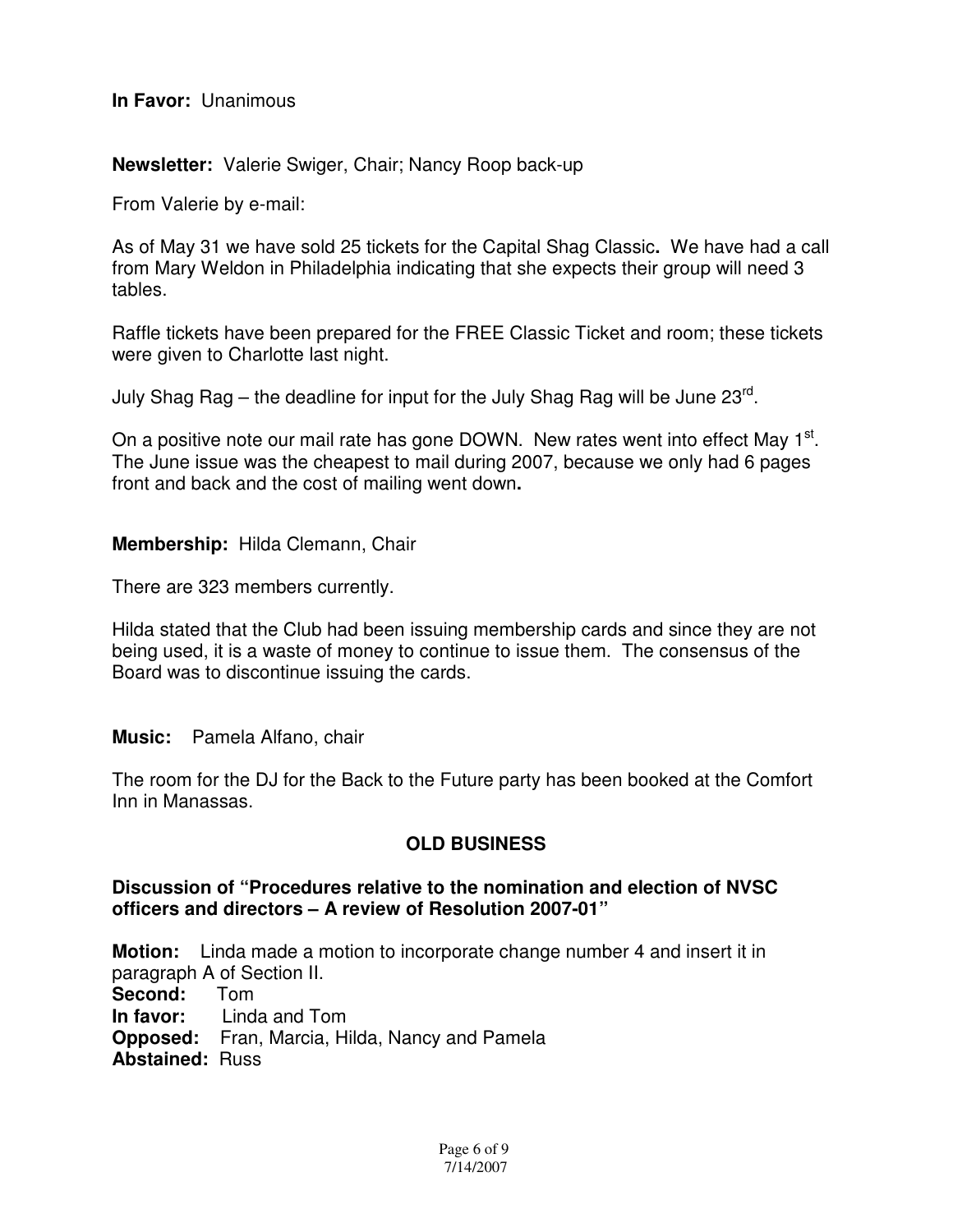**Motion:** Hilda made a motion to incorporate change number 1 and insert it in paragraph A of Section II. Second: Fran **In Favor:** Hilda, Fran **Opposed:** Russ, Nancy, Pamela and Marcia **Abstained:** Linda, Tom

David asked if there was any more discussion or another motion on Resolution 2007- 01. There was none.

# **NEW BUSINESS**

#### **General Membership Meeting Agenda – June 6, 2007**

Call to Order Treasurer's ReportShag-A-Thon/Capital Hospice Report Thank Dewey Yen and John Olaya for their contribution to Capital Hospice Promotion of Back to the Future Party – June 9 Promotion of the Capital Shag Classic – July 27-29 Any business matters from the general membership?

#### **Reunion Picnic – August 11, 2007**

Decisions are needed about details to be put on the flyer and articles for Shag Rag and Hello Shaggers

## **Sunday Social – October 14, 2007**

An email has been sent to Dewey Yen asking him if Rene's is available for an afternoon Sunday Social on October 14<sup>th</sup>. A response has not yet been received. Assuming that we get a favorable response, does anyone know why October  $14<sup>th</sup>$  would not be a good date? Everyone was in favor of that date.

## **2006 Audit Report**

The original 2006 audit report is in the process of being revised. Russ has provided Dennis and Valerie with additional information they did not have when the audit was conducted and they are working on a revised audit report.

## **A.C. S. C. Business Meeting for VA Shag Clubs on June 2, 2007**

The meeting was held in Richmond on June 2<sup>nd</sup> from 1:30-4:30 PM. About 25-30 attendees from the eight member clubs of A. C. S. C. and representatives of the Battlefield Boogie Club (Fredericksburg) attended the meeting. During the meeting a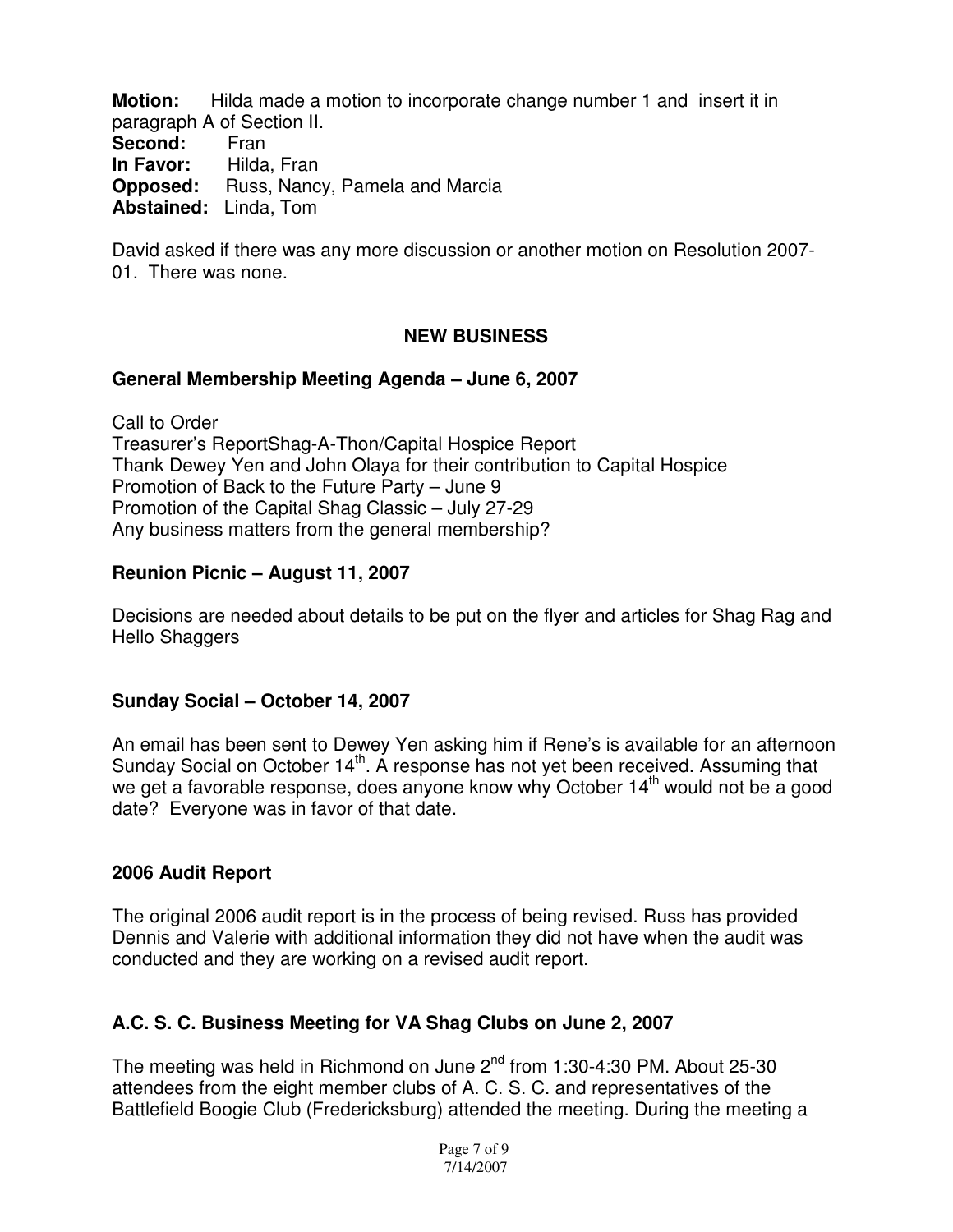good exchange of information took place about a wide range of topics. An article for the July Shag Rag will be written to give NVSC members feedback from the meeting.

# **Virginia State license plates for Shaggers**

Pamela will be the NVSC point of contact for this project. She does not have all of the information yet. Don Borja will work on the logo to go on the license plate; it could be shoes, jukebox or other picture related to shagging. Pamela thinks it will have to be submitted to the DMV, then Richmond and the State Legislature. Pamela will be talking with other VA clubs' point of contact regarding this project. When the Danville shag club tried to generate interest for these license plates 4 or 5 years ago they could not get enough applications to qualify for a customized shag license plate.

David said one of the design options being considered is a jukebox on the left side of the license plate and across the bottom "Shag Clubs of Virginia." We need at least 20% participation of each Virginia club in order to get the Shag license plate.

# **Additional new business topics:**

Pamela said she wanted to talk about our Club DJs having to pay for their own tickets for the Capital Shag Classic. She said the NVSC bylaws state that our primary objective is to promote the dance and the music. She also said she did not think it is fair to make the DJs pay to play. It would only cost the club about \$45 per DJ. The total cost would be about \$240 for 5 people.

**Motion:** Pamela made the motion that we give each of our club DJs a ticket to the Capital Shag Classic.

**Second:** Fran **In favor:** Tom, Pamela, Nancy **Opposed:** Fran, Marcia, Russ, Linda, David **Abstained:** Hilda

Tom said that since we don't have and are not likely to find a better dance floor than the one at Rene's, we should make every effort to show our appreciation to Rene's management by supporting their establishment as much as possible. The bottom line is that NVSC cannot afford to lose Rene's.

David asked if there is any other discussion or announcements before the meeting is adjourned? There was none.